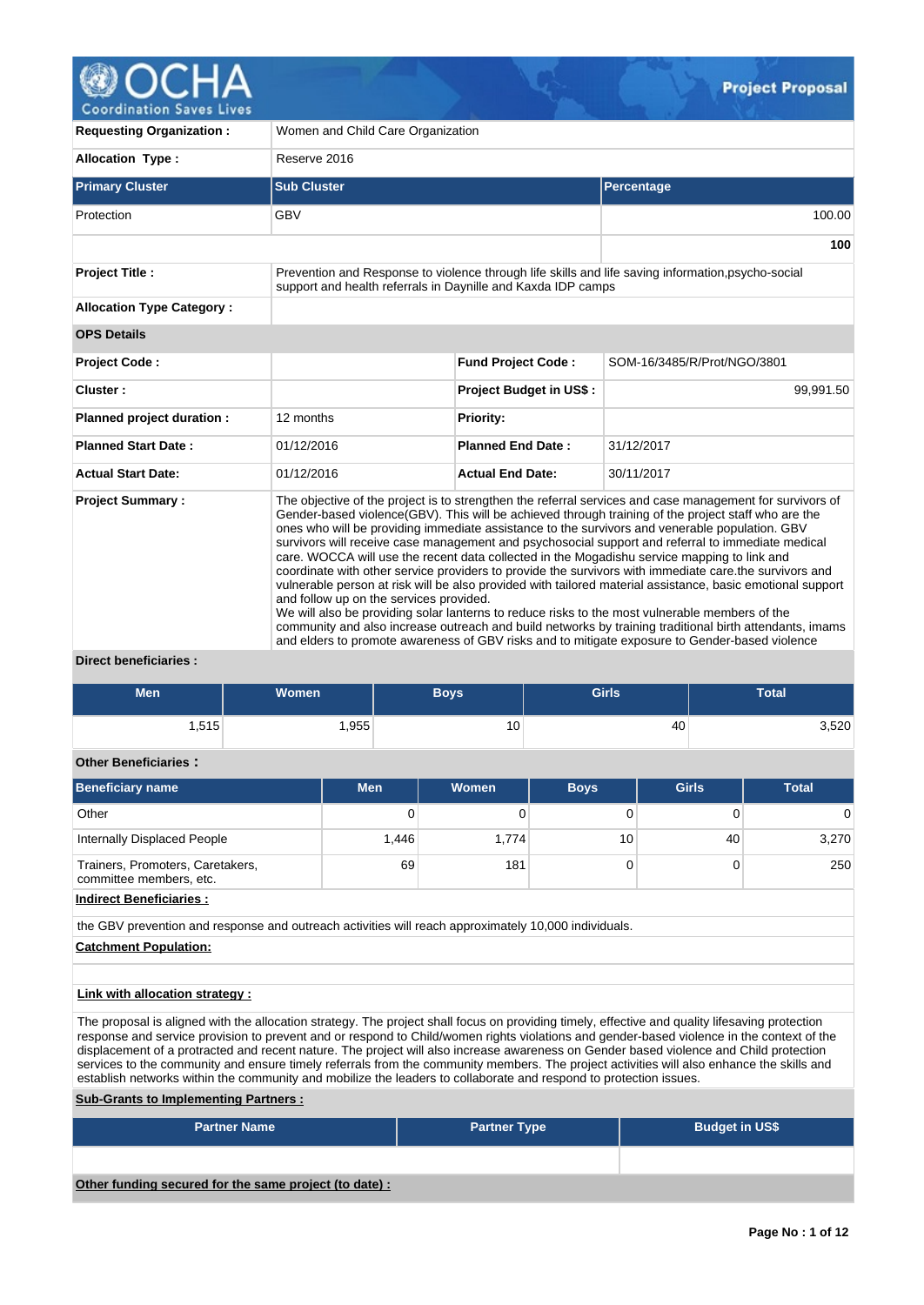| <b>Other Funding Source</b> | <b>Other Funding Amount</b> |
|-----------------------------|-----------------------------|
|                             |                             |

**Organization focal point :**

| <b>Name</b>           | <b>Title</b>           | <b>Email</b>                     | <b>Phone</b> |
|-----------------------|------------------------|----------------------------------|--------------|
| Salma Abdillahi       | <b>GBV Coordinator</b> | protection.somalia@woccaorg.com  | 0721495606   |
| Robbert van der Steeg | CEO                    | robbert.vandersteeg@woccaorg.com | 0734775122   |
| _ . _ _ _             |                        |                                  |              |

### **BACKGROUND**

## **1. Humanitarian context analysis**

According to the 2016 Humanitarian needs Over 1.1 million people remain in protracted internal displacement across the country, the majority of whom are in southern and central regions. Some of these internally displaced persons have been displaced multiple times during the last two decades, including most recently due to forced evictions in many urban areas in Mogadishu. Internally displaced persons continue to live in overcrowded settlements and they face threats to their wellbeing, such as physical attacks, arbitrary arrests, GBV, particularly rape, sexual exploitation and abuse, restrictions on their right to freedom of movement, and lack of safe, and adequate access to basic services including education, WASH services and livelihoods. Economic exploitation is of serious concern, including child labour. In many locations some of the worst abuse is from the settlements' 'gatekeepers' who treat internally displaced persons as commodities for their personal gain. Incidents of GBV are highest in internally displaced persons settlements particularly rape and physical assault, perpetrated by a variety of factors, including armed forces and other uniformed personnel, members of the host community, as well as from within the internally displaced persons community. This environment is also extremely harmful for the protection and well-being of children. Children are also at the risk of forcible recruitment into armed groups.

As per the 2016 strategic reserve allocation in 2015, majority of the over 120,000 IDPs forcibly evicted from Mogadishu city joined settlements in Daynille and Kaxda periphery districts where living conditions are deplorable, services are limited or not existing and where human rights violations are commonly reported. Daynille and Kaxda districts have the highest number of settlements – 142 and 120 settlements respectively, or a total of 262 settlements, which amounts to over half of all settlements in Mogadishu. According to the findings of the Internal Displacement profiling exercise in Mogadishu, the concentration of IDPs is slightly higher in Daynille, making up 35 per cent of the IDP households identified in the exercise hence representing 138,412 internally displaced persons followed by Kaxda which hosts 76,739 displaced persons or 20 per cent of the enumerated 68,795 IDP households or 399,292 persons.

An assessment conducted by WOCCA in August 2016 in 10 IDP camps (namely Daacad 2, Daacad 3, Mahad Alle, Nasino and salaama in Daynille district and Qansax omane, Kalkaal, Raan gaabo, Anfac, Deeqo Rabbi 2 in Kaxda district) points out to a general state of despair inside the camps: households are living in makeshift shelters made of cartons and torn clothes, none of the interviewed households had received plastic sheets or non food items (NFIs) in the last one year. Lack of basic services such as water and sanitation was openly evident, sanitation was poor and the few Latrines that exist in camps are used by both genders and have no locks which exposes women and girls to sexual violence and abuse, most of them are now full if not overflowing, In fact, the latrines are now hazardous to the health of the population, garbage is dumped anywhere and everywhere in the camps. WOCCA also identified protection concerns during the rapid assessment. They identified that there are cases of sexual violence and that the women are mostly attacked and raped when they go to collect firewood and also cases of domestic violence is high.

### **2. Needs assessment**

The 2016 needs over view states that over 116,000 internally displaced persons and urban poor have been forcibly evicted from their settlements in urban areas in Baidoa, Bossaso, Garowe, Gaalkacyo, Hargeysa, Kismayo and Mogadishu so far in 2015, and many more remain at risk of forced evictions. In the absence of improved land tenure or the issuance of individual title deeds, forced evictions cause rights violations, such as destruction of property, separation of children and increased risks of gender-based violence (GBV). Forced evictions also have the potential to destroy humanitarian gains demonstrating the need to address the protection concern with more rigour. As every forced eviction results in a new displacement, it is one of the key obstacles to local integration and other solution processes of internally displaced persons.

GBV remains rampant and pervasive, especially against women and girls, and is exorbitantly high in internally displaced persons settlements - 75 per cent of all GBV survivors are internally displaced persons. This confirms that IDP's are specifically at risk. Absolute numbers are not indicated in the 2016 Humanitarian Needs Overview. However the document indicated that overall, GBV incidents increased in the first half of 2015 compared to 2014. Also as indicated in the 2016 humanitarian needs overview from January to July 2015, about 2,300 children were exposed to different forms of GBV, notably abduction, rape, sexual assault and forced marriage. Between January and August 2015, UNHCR's Protection and Return Monitoring Network (PRMN) reported over 2,100 rights violations, including killings, physical assault, or arbitrary arrest and detention. Children and youth are particularly at risk of arbitrary arrest and detention. Over 1,500 of those violations were committed in southern and central regions of Somalia, over 260 in Puntland and almost 370 violations were recorded in Somaliland. In 2014, over 360 civilians were injured and 158 were killed in explosive hazard incidents in southern and central regions in comparison to 233 and 123 respectively since the beginning of 2015.

An assessment conducted by WOCCA in August 2016 in 10 IDP points out to a general state of despair inside the camps: Lack of basic services such as water and sanitation was openly evident, sanitation was poor and the few Latrines that exist in camps are used by both genders and have no locks which exposes women and girls to sexual violence and abuse.

WOCCA also identified protection concerns during the rapid assessment. They identified that there are cases of sexual violence and that the women are mostly attacked and raped when they go to collect firewood and also cases of domestic violence is high. In regards to this, there is a need to raise awareness on GBV in order to reduce domestic violence. Also the protective environment needs to be improved and this can be done by providing solar lanterns to IDP's. As for the survivors and people at risk of sexual violence, there is a need to provide psycho-social support, referral to medical care and material assistance. The fact that these services are available also needs to be told to the community through campaigns, outreach activities and the use of networks within the IDP community.

Overall, the protective environment needs to be significantly strengthened in order to contribute to conditions more conducive to free and voluntary return, local integration or settlement elsewhere in Somalia. Placing protection as the centre of humanitarian action as requested by the principals of all humanitarian agencies will be an important step towards this.

## **3. Description Of Beneficiaries**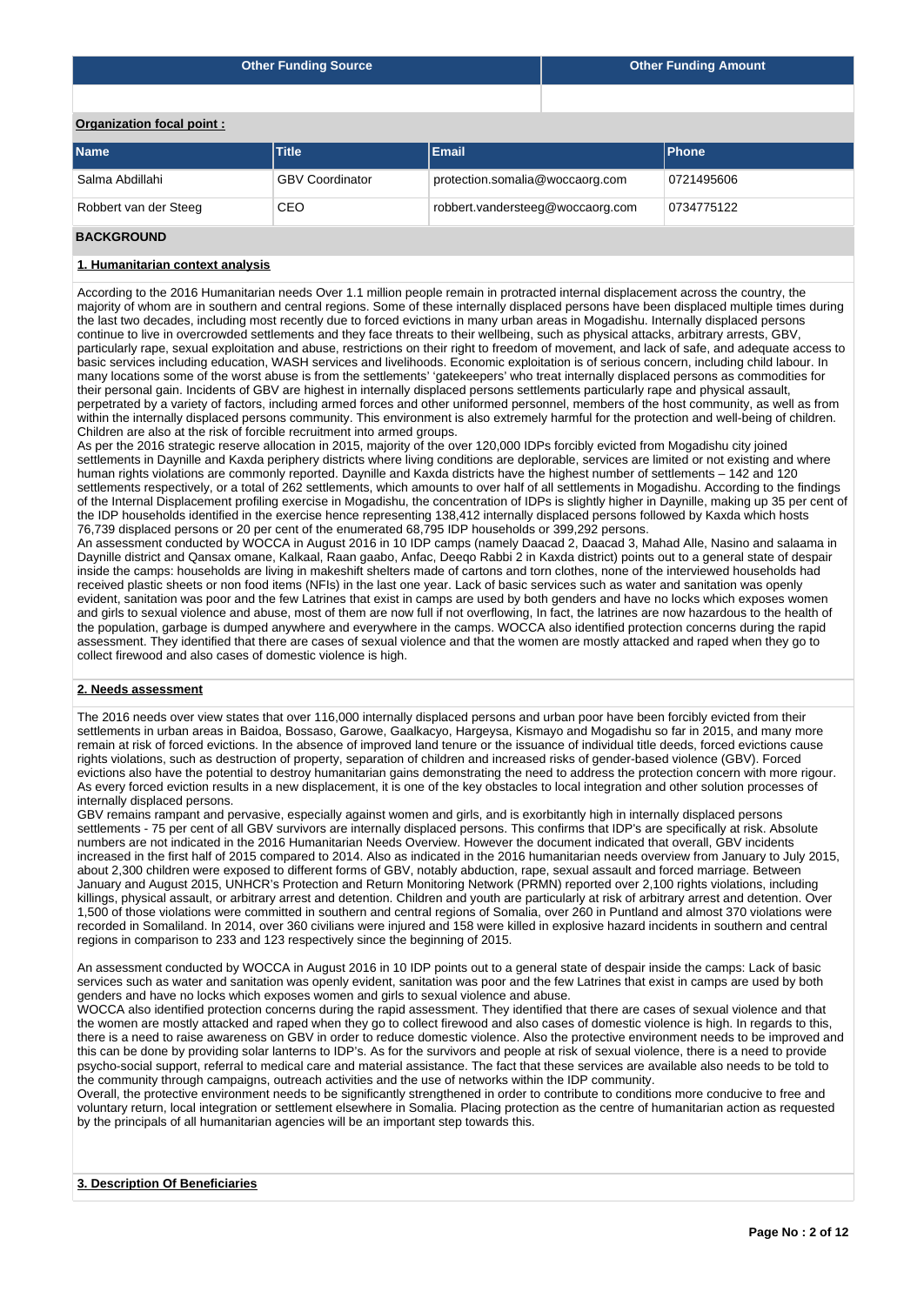The project will target the10 assessed IDP settlements in Dayniile and Kaxada Districts. The protection response activities will target and support GBV survivors who are identified or come forward and their families. it will also target the other IDP members through awareness raising to create knowledge and dialogue on the risks, consequences and services available for survivors. This includes having focus group discussions with adolescent girls and boys to discuss/educate on GBV. Further, men and boys will also be targeted through sessions and with specific messages. GBV topics that will be discussed include sexual violence, domestic violence, FGM and early/forced marriage.Through comprehensive case management the project will benefit the GBV survivors by providing psycho-social support including referral for medical support.

## **4. Grant Request Justification**

WOCCA'S core projects are protection-related, aimed at ensuring the protection of mainly women and children. Over 8 years WOCCA has been implementing GBV prevention and response projects. This includes providing timely and effective response to GBV survivors including direct provision of case management, psycho-social support and referral to medical care. The proposed project directly contributes to the cluster objective:

-By providing timely, effective and quality lifesaving protection response and service provision to prevent or respond to GBV survivors and those at risk

-To create awareness on GBV and Increase access to GBV services and CP services

-As well as building capacity to improve outreach work and work towards ensuring protective environment by providing solar lanterns -Furthermore, WOCCA will provide material assistance in a sensitive way to complement existing coping mechanisms and support recovery of survivors and reduce vulnerability of those most at risk.

### **5. Complementarity**

WOCCA'S core projects are protection-related, aimed at ensuring the protection of mainly women and children. Over 8 years WOCCA has been implementing GBV prevention and response projects in partnership with INTERSOS, UNFPA, DRC and Oxfam-Novib. Currently WOCCA is implementing small-scale projects in partnership with INTERSOS and UNFPA in Middle Shabelle region targeting the districts of Balcad and Jowhar.

This includes providing timely and effective response to GBV survivors including direct provision of case management, psychosocial support and referral to medical care. Furthermore, WOCCA provides material assistance in a sensitive way to complement existing coping mechanisms and support recovery of survivors and reduce vulnerability of those most at risk. WOCCA has been using GBVIMS since 2012, regularly attending the GBV working group meetings in Nairobi and is currently working on strengthening the referral system and coordination on GBV in Middle Shabelle region. WOCCA has also been conducting training on GBV mainstreaming to humanitarian actors and service providers in the region in order to improve identification and referral of cases. WOCCA has also done community awareness but there is a need to scale up these efforts and strengthen effective referral support for GBV survivors.

### **LOGICAL FRAMEWORK**

### **Overall project objective**

the overal objective of the project will support People affected by crisis in South Central Somalia are assisted in a timely manner and offered adequate protection through an integrated multi-sectoral approach to address social support to GBV survivors.

# **Protection**

| <b>Cluster objectives</b>                                                                                                                                                        | Strategic Response Plan (SRP) objectives | <b>Percentage of activities</b> |
|----------------------------------------------------------------------------------------------------------------------------------------------------------------------------------|------------------------------------------|---------------------------------|
| To improve protection risk prevention,<br>response and access to services for IDPs<br>and other civilians affected by conflict,<br>violence, human rights violations or disaster | Somalia HRP 2016                         | 70.                             |
| To improve protective environment for IDPs<br>and other vulnerable groups in particular<br>through enhanced protection interventions to<br>support durable solutions for IDPs    | Somalia HRP 2016                         | 20                              |
| To improve operational response capacity<br>through capacity development, strategic<br>advocacy and humanitarian dialogues                                                       | Somalia HRP 2016                         | 10                              |

**Contribution to Cluster/Sector Objectives :** The proposed project activities will contribute to the cluster objective:1. WOCCA will respond to violations by providing psycho-social support, immediate referral to medical service and support the survivors and those at risk with material assistance. WOCCA will also work towards in improving the protective environment by proving solar lanterns to the IDPs. Furthermore, WOCCA will also work towards building the capacity of the community and protection staff to ensure efficient and timely referral of survivors and establish networks to ensure prevention and respond to Gender-based violence issues by the community members.

### **Outcome 1**

Outcome 1 : 200 GBV survivors (95% women, girls, 5% boys and men) provided with case management and psychosocial support including referral for medical support and material assistance

## **Output 1.1**

### **Description**

200 beneficiaries are supported with psycho social support, and referral to the health services.

#### **Assumptions & Risks**

- Security context does not dramatically change and formal and informal authorities continue to allow access to target areas - Health facility staff support referral and treatment of GBV survivors

### **Activities**

### **Activity 1.1.1**

**Standard Activity : Psycho-social Support**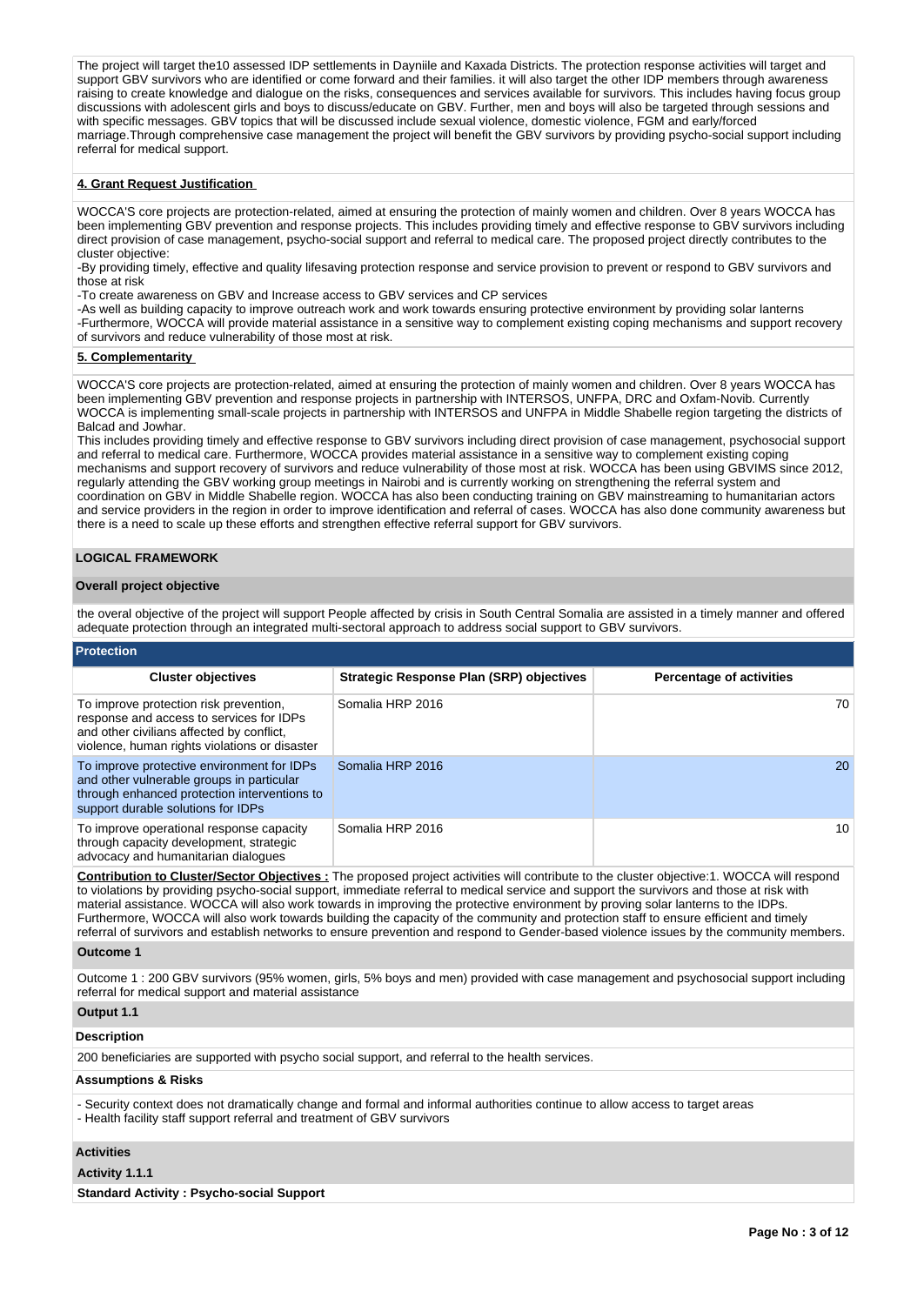Case management including referral and follow-up of 100% of identified survivors (targeted minimum of 200) by GBV case workers and recording of cases through the GBVIMS. Follow up and identification to be conducted. Follow up with the consent of the survivor will be conducted to ensure survivors is progressing well and has received quality services from

other service providers as well as to refer them back to medical health centers if need be for further treatment. during the follow-up caseworkers may also identify new cases of Gender-based violence while they are interacting with the community

## **Activity 1.1.2**

### **Standard Activity : Material Support**

Provide material assistance for GBV survivors and vulnerable persons at risk of GBV (dignity kits, tailored material support including food, blanket, mosquito net, dignity kit, and shelter that is plastic sheeting and lock door this will be based on the type of case) for up to 100 persons. The method of provision is based on individual assessments and is intended to provide some support to the survivors to recover from the incident.

Tailored material assistance will include;

-Food

-Mosquito net

-Blankets

-Dignity kit (underwear, sanitary towel,soap)

-Tailored shelter kit (plastic sheeting and lock door)

### **Activity 1.1.3**

### **Standard Activity : Capacity building**

Refresher training for the case workers on proper case management(also training them on the new updated case management forms). Also incorporating referral training to ensure safe and ethical referral of survivors this will help us ensure that we have a survivor centered approach

### **Indicators**

|                                                                                                                                                                                                                                                                                                                                                                          |                                                                        |                                                                                                                                                                                                                                                                            | <b>End cycle beneficiaries</b> | End<br>cycle |             |              |               |  |  |  |
|--------------------------------------------------------------------------------------------------------------------------------------------------------------------------------------------------------------------------------------------------------------------------------------------------------------------------------------------------------------------------|------------------------------------------------------------------------|----------------------------------------------------------------------------------------------------------------------------------------------------------------------------------------------------------------------------------------------------------------------------|--------------------------------|--------------|-------------|--------------|---------------|--|--|--|
| Code                                                                                                                                                                                                                                                                                                                                                                     | <b>Cluster</b>                                                         | <b>Indicator</b>                                                                                                                                                                                                                                                           | <b>Men</b>                     | Women        | <b>Boys</b> | <b>Girls</b> | <b>Target</b> |  |  |  |
| Indicator 1.1.1                                                                                                                                                                                                                                                                                                                                                          | Protection                                                             | Number of male/female survivors who receive<br>medical assistance, including post rape treatment<br>within 72 hours, in line with set standards                                                                                                                            |                                |              |             |              | 200           |  |  |  |
| <b>Means of Verification: - GBV IMS database</b><br>- Individual intake, consent, referral and follow up forms<br>- Material assistance distribution lists<br>- Material assistance/ transportation support form<br>- Monitoring site visits & reports<br>- Monthly reports including trend & gap analysis<br>- GBV survivor case management service satisfaction survey |                                                                        |                                                                                                                                                                                                                                                                            |                                |              |             |              |               |  |  |  |
| Indicator 1.1.2                                                                                                                                                                                                                                                                                                                                                          | Protection                                                             | 10 protection staff trained on case management<br>and psychosocial support                                                                                                                                                                                                 |                                |              |             |              | 10            |  |  |  |
| -attendance sheet<br>-pictures                                                                                                                                                                                                                                                                                                                                           | <b>Means of Verification:</b> - training report                        |                                                                                                                                                                                                                                                                            |                                |              |             |              |               |  |  |  |
| Indicator 1.1.3                                                                                                                                                                                                                                                                                                                                                          | Protection                                                             | 100 out of the 200 survivors supported will receive<br>material assistance<br>-Food suport to the survivor: (sugar 15 kg, floor 10<br>kg, rice 20 kg and oil 9L)<br>-Transport:<br>-Dignity kit (sanitary towel, soap, underwear) :<br>-Mosquito Net:<br>-Blan             |                                |              |             |              | 100           |  |  |  |
|                                                                                                                                                                                                                                                                                                                                                                          | <b>Means of Verification : - Material assistance distribution form</b> |                                                                                                                                                                                                                                                                            |                                |              |             |              |               |  |  |  |
| Indicator 1.1.4                                                                                                                                                                                                                                                                                                                                                          | Protection                                                             | 200 survivors receive psycho-social support                                                                                                                                                                                                                                |                                |              |             |              | 200           |  |  |  |
|                                                                                                                                                                                                                                                                                                                                                                          |                                                                        | Means of Verification: - Gender-based violence information management system(GBVIMS)                                                                                                                                                                                       |                                |              |             |              |               |  |  |  |
| <b>Outcome 2</b>                                                                                                                                                                                                                                                                                                                                                         |                                                                        |                                                                                                                                                                                                                                                                            |                                |              |             |              |               |  |  |  |
|                                                                                                                                                                                                                                                                                                                                                                          | improving the protective enviroment through provision of solar lights  | Strengthened capacity of communities including women, men, girls, and boys to reduce exposure to GBV risks and respond to incidents<br>through community engagement on mitigation measures and support to reduce risks to the most vulnerable memebers of the community by |                                |              |             |              |               |  |  |  |
| Output 2.1                                                                                                                                                                                                                                                                                                                                                               |                                                                        |                                                                                                                                                                                                                                                                            |                                |              |             |              |               |  |  |  |
| <b>Description</b>                                                                                                                                                                                                                                                                                                                                                       |                                                                        |                                                                                                                                                                                                                                                                            |                                |              |             |              |               |  |  |  |
|                                                                                                                                                                                                                                                                                                                                                                          |                                                                        | 2370 community members sensitized on GBV risk mitigation and prevention measure                                                                                                                                                                                            |                                |              |             |              |               |  |  |  |
| <b>Assumptions &amp; Risks</b>                                                                                                                                                                                                                                                                                                                                           |                                                                        |                                                                                                                                                                                                                                                                            |                                |              |             |              |               |  |  |  |
|                                                                                                                                                                                                                                                                                                                                                                          |                                                                        | - Security context does not dramatically change and formal and informal authorities continue to allow access to target areas                                                                                                                                               |                                |              |             |              |               |  |  |  |
| <b>Activities</b>                                                                                                                                                                                                                                                                                                                                                        |                                                                        |                                                                                                                                                                                                                                                                            |                                |              |             |              |               |  |  |  |
| Activity 2.1.1                                                                                                                                                                                                                                                                                                                                                           |                                                                        |                                                                                                                                                                                                                                                                            |                                |              |             |              |               |  |  |  |

**Standard Activity : GBV awareness campaign**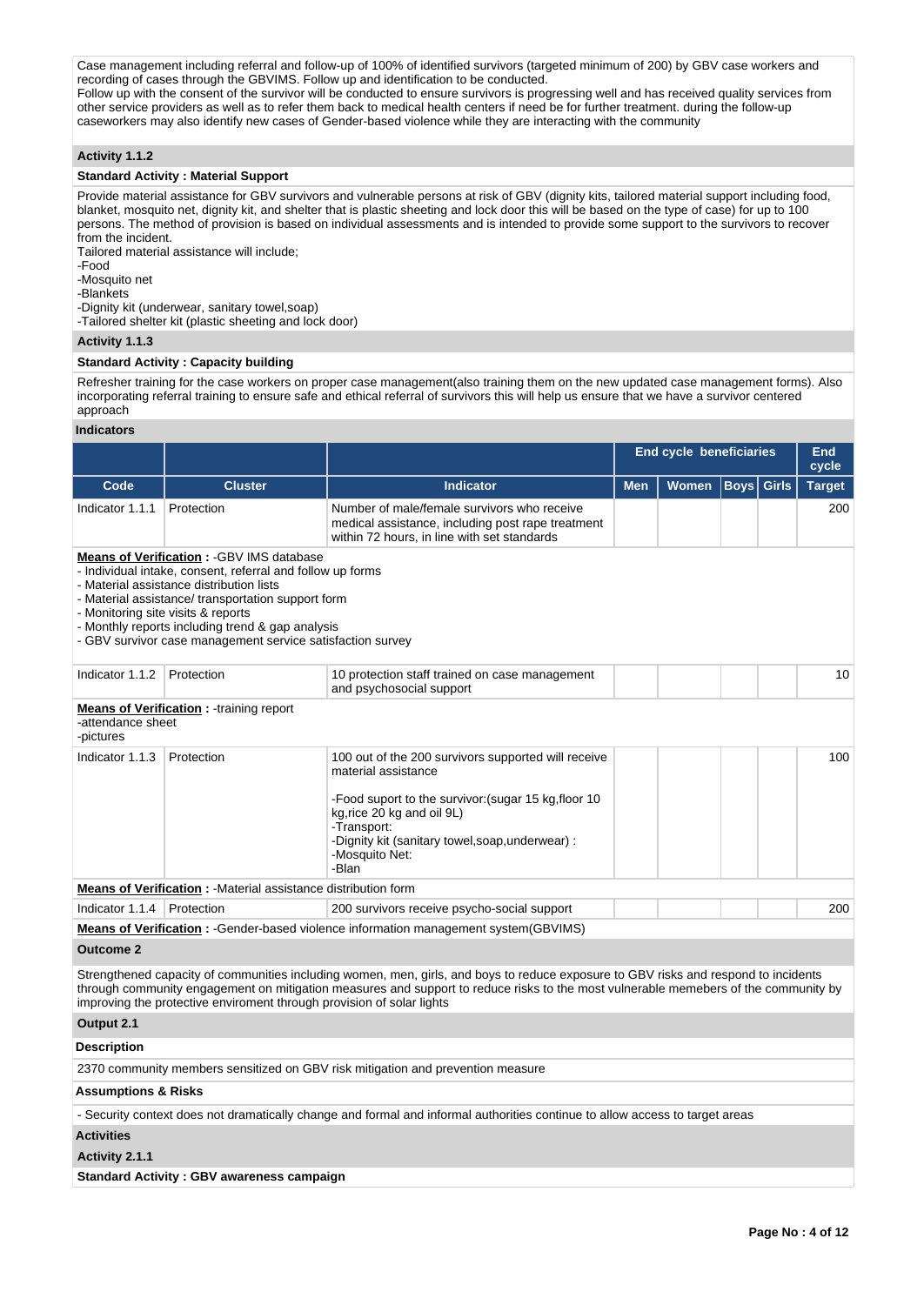Community engagement and awareness with 2370 male and female youth, adults and elders; to create awareness and dialogue on the risks, consequences and services available for survivors. This includes running small focus group discussion for adolescent boys and girls to discuss/educate on GBV. Further men and boys will also be targeted through sessions and with specific messages.GBV topics that will be discussed include sexual violence,FGM, domestic violence and early/forced marriage

WOCCA will also invite Imams to attend the campaign to talk about Islam views on violence against women and women's right in Islam and to re-enforce the message that Islam is against violence again women and that it promotes right of women and girls.

### **Indicators**

|                    |                |                                                                                                   | <b>End cycle beneficiaries</b> |              |                   |  | <b>End</b><br>cycle |
|--------------------|----------------|---------------------------------------------------------------------------------------------------|--------------------------------|--------------|-------------------|--|---------------------|
| Code               | <b>Cluster</b> | <b>Indicator</b>                                                                                  | <b>Men</b>                     | <b>Women</b> | <b>Boys Girls</b> |  | <b>Target</b>       |
| Indicator 2.1.1    | Protection     | Number of people reached by campaigns<br>conducted to inform communities on available<br>services |                                |              |                   |  | 2,370               |
|                    |                | <b>Means of Verification: 2370 IDPs reached by the GBV awareness campaigns</b>                    |                                |              |                   |  |                     |
| Output 2.2         |                |                                                                                                   |                                |              |                   |  |                     |
| <b>Description</b> |                |                                                                                                   |                                |              |                   |  |                     |

700 lanterns distributed to 700 households (1 lantern each for each household)

## **Assumptions & Risks**

- Security context does not dramatically change and formal and informal authorities continue to allow access to target areas

### **Activities**

**Activity 2.2.1** 

### **Standard Activity : Material Support**

Provision of portable solar lanterns to 700 of the most vulnerable IDP households who are most at risk of GBV during the evening period. WOCCA will also support them with tailored material assistance in outreach areas, for the most vulnerable IDPs that maybe at risk of GBV. This approach has been adopted by WOCCA also to reduce potential stigma by only providing assistance to GBV survivors in a community, which can result in exposure to further harm from their neighbours. The criteria for the provision of material assistance is based on analysis of risk with the target communities, and transparency for selection with camp leaders and community elders. WOCCA's approach of giving minimal and targeted assistance for those most at risk is based on do no harm principles.

Tailored material assistance includes: -Food

-Kitchen tools

-Dignity kit (underwear, sanitary towel,soap) -Tailored shelter kit (plastic sheeting and lock door)

### **Indicators**

|                                             |                                                         |                                                                                                                                                                                                                                                                                                                                                                                                                                    | <b>End cycle beneficiaries</b> | End<br>cycle |                   |  |               |  |  |  |  |  |  |  |     |
|---------------------------------------------|---------------------------------------------------------|------------------------------------------------------------------------------------------------------------------------------------------------------------------------------------------------------------------------------------------------------------------------------------------------------------------------------------------------------------------------------------------------------------------------------------|--------------------------------|--------------|-------------------|--|---------------|--|--|--|--|--|--|--|-----|
| Code                                        | <b>Cluster</b>                                          | <b>Indicator</b>                                                                                                                                                                                                                                                                                                                                                                                                                   | <b>Men</b>                     | <b>Women</b> | <b>Boys</b> Girls |  | <b>Target</b> |  |  |  |  |  |  |  |     |
| Indicator 2.2.1                             | Protection                                              | Number of IDP households having access to<br>ligting                                                                                                                                                                                                                                                                                                                                                                               |                                |              |                   |  |               |  |  |  |  |  |  |  | 700 |
| -pictures including<br>-distribution report | <b>Means of Verification: -signed distribution list</b> |                                                                                                                                                                                                                                                                                                                                                                                                                                    |                                |              |                   |  |               |  |  |  |  |  |  |  |     |
| Indicator 2.2.2                             | Protection                                              | number of solar lanterns distributed                                                                                                                                                                                                                                                                                                                                                                                               |                                |              |                   |  | 700           |  |  |  |  |  |  |  |     |
| -Photos                                     | <b>Means of Verification:</b> - beneficiary list        |                                                                                                                                                                                                                                                                                                                                                                                                                                    |                                |              |                   |  |               |  |  |  |  |  |  |  |     |
| Outcome 3                                   |                                                         |                                                                                                                                                                                                                                                                                                                                                                                                                                    |                                |              |                   |  |               |  |  |  |  |  |  |  |     |
| workers), and informal authorities          |                                                         | Strengthened referral with actors including services providers (health, education), community workers (CHWs & community support                                                                                                                                                                                                                                                                                                    |                                |              |                   |  |               |  |  |  |  |  |  |  |     |
| Output 3.1                                  |                                                         |                                                                                                                                                                                                                                                                                                                                                                                                                                    |                                |              |                   |  |               |  |  |  |  |  |  |  |     |
| <b>Description</b>                          |                                                         |                                                                                                                                                                                                                                                                                                                                                                                                                                    |                                |              |                   |  |               |  |  |  |  |  |  |  |     |
|                                             |                                                         | Number of people reached by campaigns conducted to inform communities on available services                                                                                                                                                                                                                                                                                                                                        |                                |              |                   |  |               |  |  |  |  |  |  |  |     |
| <b>Assumptions &amp; Risks</b>              |                                                         |                                                                                                                                                                                                                                                                                                                                                                                                                                    |                                |              |                   |  |               |  |  |  |  |  |  |  |     |
|                                             |                                                         | - Security context does not dramatically change and formal and informal authorities continue to allow access to target areas                                                                                                                                                                                                                                                                                                       |                                |              |                   |  |               |  |  |  |  |  |  |  |     |
| <b>Activities</b>                           |                                                         |                                                                                                                                                                                                                                                                                                                                                                                                                                    |                                |              |                   |  |               |  |  |  |  |  |  |  |     |
| Activity 3.1.1                              |                                                         |                                                                                                                                                                                                                                                                                                                                                                                                                                    |                                |              |                   |  |               |  |  |  |  |  |  |  |     |
|                                             | <b>Standard Activity: Capacity building</b>             |                                                                                                                                                                                                                                                                                                                                                                                                                                    |                                |              |                   |  |               |  |  |  |  |  |  |  |     |
| affected by GBV.                            |                                                         | Conduct training and capacity building for 100 teachers and health workers (60 teachers and 40) on GBV core concepts, safe and ethical<br>referral. Education and health providers are key service providers that come into contact with children and vulnerable persons at risk or<br>having experienced GBV. This training and incorporation into the reporting and referral system will improve outreach and response for those |                                |              |                   |  |               |  |  |  |  |  |  |  |     |
| Activity 3.1.2                              |                                                         |                                                                                                                                                                                                                                                                                                                                                                                                                                    |                                |              |                   |  |               |  |  |  |  |  |  |  |     |

**Standard Activity : Capacity building**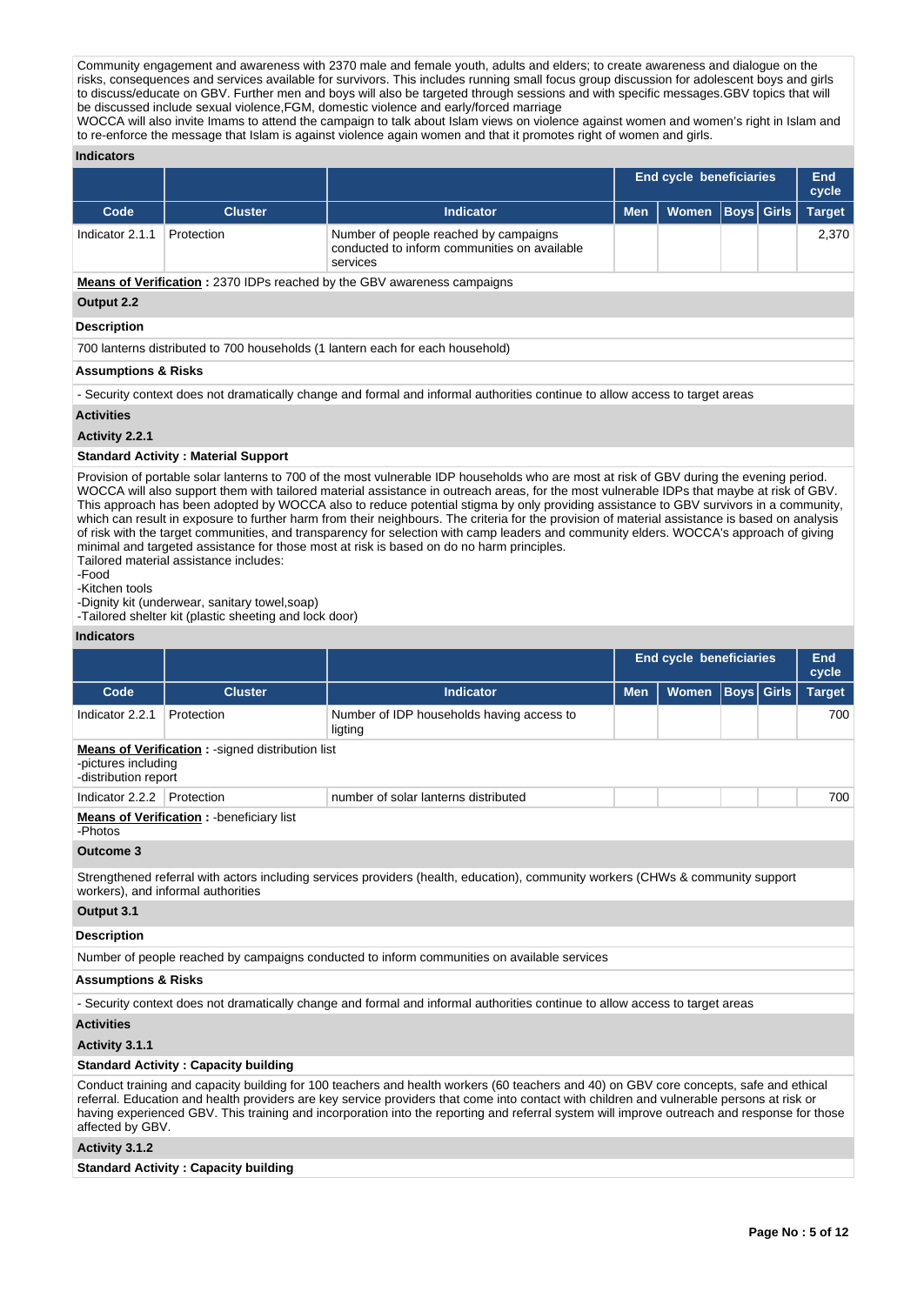Conduct training of community outreach persons - midwives or Traditional birth attendants 70, community elders 40 and imams 40 - on GBV core concepts and referral mechanisms. These outreach persons will be supported by WOCCA to promote awareness of GBV risks and to mitigate exposure to GBV.

### **Indicators**

|                                |                                                   |                                                                                                   | End cycle beneficiaries |                      |  |  | End<br>cycle  |
|--------------------------------|---------------------------------------------------|---------------------------------------------------------------------------------------------------|-------------------------|----------------------|--|--|---------------|
| Code                           | <b>Cluster</b>                                    | <b>Indicator</b>                                                                                  | <b>Men</b>              | Women   Boys   Girls |  |  | <b>Target</b> |
| Indicator 3.1.1                | Protection                                        | Number of people reached by campaigns<br>conducted to inform communities on available<br>services |                         |                      |  |  | 250           |
| -pictures<br>-training reports | <b>Means of Verification:</b> - participants list |                                                                                                   |                         |                      |  |  |               |
| <b>Additional Targets:</b>     |                                                   |                                                                                                   |                         |                      |  |  |               |

#### **M & R**

## **Monitoring & Reporting plan**

Women and Child Care Organization will engage with the local authorities in seeking permission to implement the activities to ensure a smooth running of the project. In addition, we shall mobilize and sensitize the community on the project through the elders, community representatives and other stakeholders.The kick-off meeting report will be prepared by the GBV field coordinator. During this meeting, the objectives and benefits of the project will be explained. After the mobilization, follow-up and identification will be conducted. Case management including referral and follow-up of up to 200 GBV survivors, will be done by trained caseworkers who will be recording the cases through the Gender-based violence information management system (GBVIMS). The case workers will regularly visit health facilities, schools and target communities in each IDP camps this will be captured in the weekly reports. The GBV trend analysis reports will be prepared by the GBV coordinator, In case of gaps or other issues, the GBV coordinator will take action or request support where necessary. The community engagement will be conducted by the trained caseworker and submit awareness report to the GBV coordinator. A Logistics Officer will be required in the procurement of the solar lights and will be involved in the identification of the supplier and ensure that these items reach the final end users. Will be submitting signed beneficiary list

WOCCA will al work with the GBV Mogadishu working group members by using the latest service mapping done in order to coordinate with NGO on the ground to ensure the survivor receives quality services in line with the GBV guiding principle . Wocca will establish a link with sswc to ensure survivors who give consent get access to legal services, Wocca will also collaborate with NoFLY and MCH to provide the GBV survivors with immediate and efficient access to health services

#### **Workplan**

| <b>Activitydescription</b>                                                                                                                                                                                                                                                                                                                                                                                                                                                                                                                                                                                                                                                                                                        | Year |          | 2        | 3            |          | 5        | 6            |              | 8            | 9                       | 10 11 12 |   |
|-----------------------------------------------------------------------------------------------------------------------------------------------------------------------------------------------------------------------------------------------------------------------------------------------------------------------------------------------------------------------------------------------------------------------------------------------------------------------------------------------------------------------------------------------------------------------------------------------------------------------------------------------------------------------------------------------------------------------------------|------|----------|----------|--------------|----------|----------|--------------|--------------|--------------|-------------------------|----------|---|
| 2016<br>Activity 1.1.1: Case management including referral and follow-up of 100% of<br>identified survivors (targeted minimum of 200) by GBV case workers and recording<br>of cases through the GBVIMS. Follow up and identification to be conducted.<br>2017<br>Follow up with the consent of the survivor will be conducted to ensure survivors is<br>progressing well and has received quality services from other service providers as<br>well as to refer them back to medical health centers if need be for further<br>treatment. during the follow-up caseworkers may also identify new cases of<br>Gender-based violence while they are interacting with the community                                                    |      |          |          |              |          |          |              |              |              |                         |          | X |
|                                                                                                                                                                                                                                                                                                                                                                                                                                                                                                                                                                                                                                                                                                                                   |      | $\times$ |          | $ x \times$  | <b>X</b> | <b>X</b> |              | $x \times$   | <b>X</b>     | ΙX.                     |          |   |
| Activity 1.1.2: Provide material assistance for GBV survivors and vulnerable                                                                                                                                                                                                                                                                                                                                                                                                                                                                                                                                                                                                                                                      | 2016 |          |          |              |          |          |              |              |              |                         |          | X |
| persons at risk of GBV (dignity kits, tailored material support including food,<br>blanket, mosquito net, dignity kit, and shelter that is plastic sheeting and lock door<br>this will be based on the type of case) for up to 100 persons. The method of<br>provision is based on individual assessments and is intended to provide some<br>support to the survivors to recover from the incident.<br>Tailored material assistance will include;<br>-Food<br>-Mosquito net<br>-Blankets<br>-Dignity kit (underwear, sanitary towel, soap)<br>-Tailored shelter kit (plastic sheeting and lock door)                                                                                                                              |      | $\times$ |          | $ X $ $ X $  |          | ΙX.      | IX.          | $\mathsf{X}$ | <b>X</b>     | $\overline{\mathsf{x}}$ |          |   |
| Activity 1.1.3: Refresher training for the case workers on proper case management<br>(also training them on the new updated case management forms). Also                                                                                                                                                                                                                                                                                                                                                                                                                                                                                                                                                                          | 2016 |          |          |              |          |          |              |              |              |                         |          |   |
| incorporating referral training to ensure safe and ethical referral of survivors this<br>will help us ensure that we have a survivor centered approach                                                                                                                                                                                                                                                                                                                                                                                                                                                                                                                                                                            | 2017 |          |          |              |          |          |              |              |              |                         |          |   |
| Activity 2.1.1: Community engagement and awareness with 2370 male and female                                                                                                                                                                                                                                                                                                                                                                                                                                                                                                                                                                                                                                                      | 2016 |          |          |              |          |          |              |              |              |                         |          | X |
| youth, adults and elders; to create awareness and dialogue on the risks,<br>consequences and services available for survivors. This includes running small<br>focus group discussion for adolescent boys and girls to discuss/educate on GBV.<br>Further men and boys will also be targeted through sessions and with specific<br>messages. GBV topics that will be discussed include sexual violence, FGM,<br>domestic violence and early/forced marriage<br>WOCCA will also invite Imams to attend the campaign to talk about Islam views on<br>violence against women and women's right in Islam and to re-enforce the message<br>that Islam is against violence again women and that it promotes right of women<br>and girls. |      | X        | <b>X</b> | $\mathsf{X}$ | <b>X</b> | <b>X</b> | $\mathsf{X}$ | IX.          | $\mathsf{x}$ | $\overline{\mathsf{x}}$ |          |   |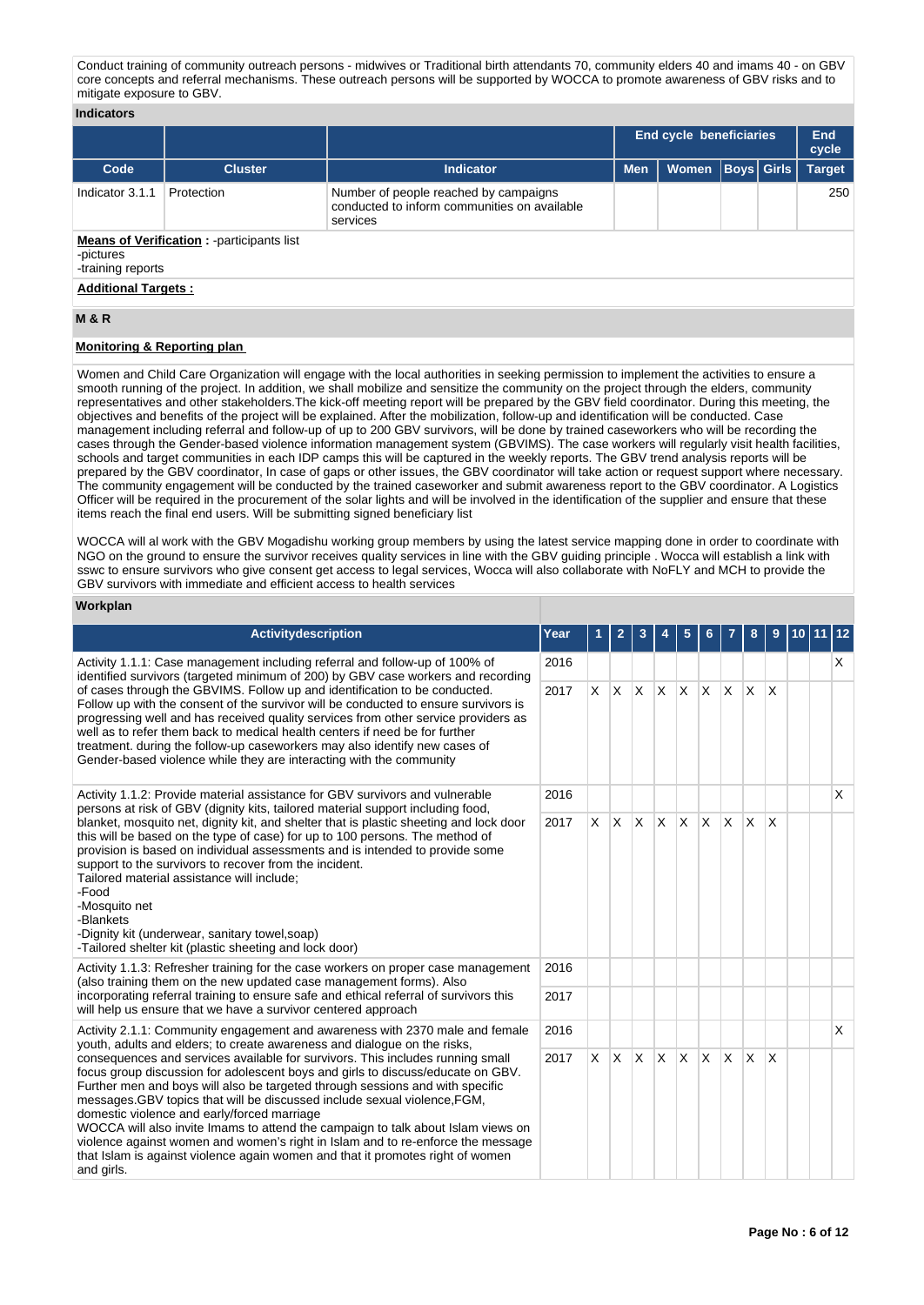| Activity 2.2.1: Provision of portable solar lanterns to 700 of the most vulnerable IDP<br>households who are most at risk of GBV during the evening period. WOCCA will                                                                                                                                                                                                                                                                                                                                                                                                                                                                                                                                                                                                                                                                                             | 2016 |  |   |          |          |              |              |  |  |  |
|--------------------------------------------------------------------------------------------------------------------------------------------------------------------------------------------------------------------------------------------------------------------------------------------------------------------------------------------------------------------------------------------------------------------------------------------------------------------------------------------------------------------------------------------------------------------------------------------------------------------------------------------------------------------------------------------------------------------------------------------------------------------------------------------------------------------------------------------------------------------|------|--|---|----------|----------|--------------|--------------|--|--|--|
| also support them with tailored material assistance in outreach areas, for the most<br>2017<br>vulnerable IDPs that maybe at risk of GBV. This approach has been adopted by<br>WOCCA also to reduce potential stigma by only providing assistance to GBV<br>survivors in a community, which can result in exposure to further harm from their<br>neighbours. The criteria for the provision of material assistance is based on<br>analysis of risk with the target communities, and transparency for selection with<br>camp leaders and community elders. WOCCA's approach of giving minimal and<br>targeted assistance for those most at risk is based on do no harm principles.<br>Tailored material assistance includes:<br>-Food<br>-Kitchen tools<br>-Dignity kit (underwear, sanitary towel, soap)<br>-Tailored shelter kit (plastic sheeting and lock door) |      |  |   |          |          |              |              |  |  |  |
| Activity 3.1.1: Conduct training and capacity building for 100 teachers and health<br>workers (60 teachers and 40) on GBV core concepts, safe and ethical referral.                                                                                                                                                                                                                                                                                                                                                                                                                                                                                                                                                                                                                                                                                                | 2016 |  |   |          |          |              |              |  |  |  |
| Education and health providers are key service providers that come into contact<br>2017<br>with children and vulnerable persons at risk or having experienced GBV. This<br>training and incorporation into the reporting and referral system will improve<br>outreach and response for those affected by GBV.<br>Activity 3.1.2: Conduct training of community outreach persons - midwives or<br>2016<br>Traditional birth attendants 70, community elders 40 and imams 40 - on GBV core                                                                                                                                                                                                                                                                                                                                                                           |      |  |   |          | X        | $\mathsf{X}$ | $\mathsf{X}$ |  |  |  |
|                                                                                                                                                                                                                                                                                                                                                                                                                                                                                                                                                                                                                                                                                                                                                                                                                                                                    |      |  |   |          |          |              |              |  |  |  |
| concepts and referral mechanisms. These outreach persons will be supported by                                                                                                                                                                                                                                                                                                                                                                                                                                                                                                                                                                                                                                                                                                                                                                                      | 2017 |  | X | $\times$ | $\times$ | ΙX.          |              |  |  |  |

### **OTHER INFO**

### **Accountability to Affected Populations**

WOCCA to promote awareness of GBV risks and to mitigate exposure to GBV.

-WOCCA will work closely with the stakeholders throughout the project phase. Wocca conducted a rapid assessment in the 10 IDP camps in Daynille and Kaxda district to ascertain the humanitarian situation in those camps with regards to food security, livelihoods, Water, sanitation and hygiene, shelter and protection. Accompanied by Community Elders, Wocca identified knowledgeable individuals in the area; representatives from community based organizations, IDP Community Elders, respected religious people to assist in getting more information on current situation.

-The internally displaced persons will be involved throughout the project in its implementation,of the project activities in the targeted camps. Consultations will be done with authorities and persons of the male and female gender in-order to ensure equal participation of both genders -Wocca will establish a central phone number where project beneficiaries can complain and complement the project activities -Wocca will work on the do no harm principle and that through training the caseworkers will adhere to the guiding principles to ensure the safety of the survivor and to respect the decisions they take

### **Implementation Plan**

WOCCA will engage with the local authorities in seeking permission to implement the activities to ensure smooth running of the project. In addition we shall mobilize and sensitize the community on the project through the elders, community representatives and other stake holders. During this meeting the objectives and benefits of the project will be explained. After the mobilization, follow up and identification will be conducted. Case management including referral and follow-up of up to 200 GBV survivors, will be done by trained case workers who will be recording the cases through the GBVIMS. The case workers will regularly visit health facilities, schools and target communities in each IDP camps. The GBV trend analysis reports will prepared by the GBV coordinator, In case of gaps or other issues the GBV coordinator will take action or request support where necessary. The community engagement will be conducted by the trained caseworker. A Logistics Officer will be required in the procurement of the solar lights and will be involved in the identification of the supplier and ensure that these items reach the final end users.

WOCCA will also be linking up with organizations in Mogadishu you provide legal services to survivors who give consent. WOCCA will be using the latest service mapping done in order to coordinate with NGO on the ground to ensure the survivor receives quality services.

#### **Coordination with other Organizations in project area**

**Name of the organization Areas/activities of collaboration and rationale** 

#### **Environment Marker Of The Project**

A: Neutral Impact on environment with No mitigation

#### **Gender Marker Of The Project**

2a- The project is designed to contribute significantly to gender equality

### **Justify Chosen Gender Marker Code**

The project supports gender as a cross cutting theme and the activities are targeting both genders. Certain activities will have a specific approach to each target group. women and girls who are vulnerable to violence will be provided with psychosocial support and referral to medical services, however there are cases of boys who are violated and they will also receive the appropriate treatment they need. The project will target the community at large on equal basis for community training and life saving information.

## **Protection Mainstreaming**

Women and girls will participate through out the project duration. WOCCA will adopt a participatory approach during the community outreach by involving men and women,boys and girl.Using the do no harm principle WOCCA will avoid any physical risk that will further affect the survivor negatively or put their lives at risk and will provide all with equal services irrespective of the persons age, religion or the clan they come from.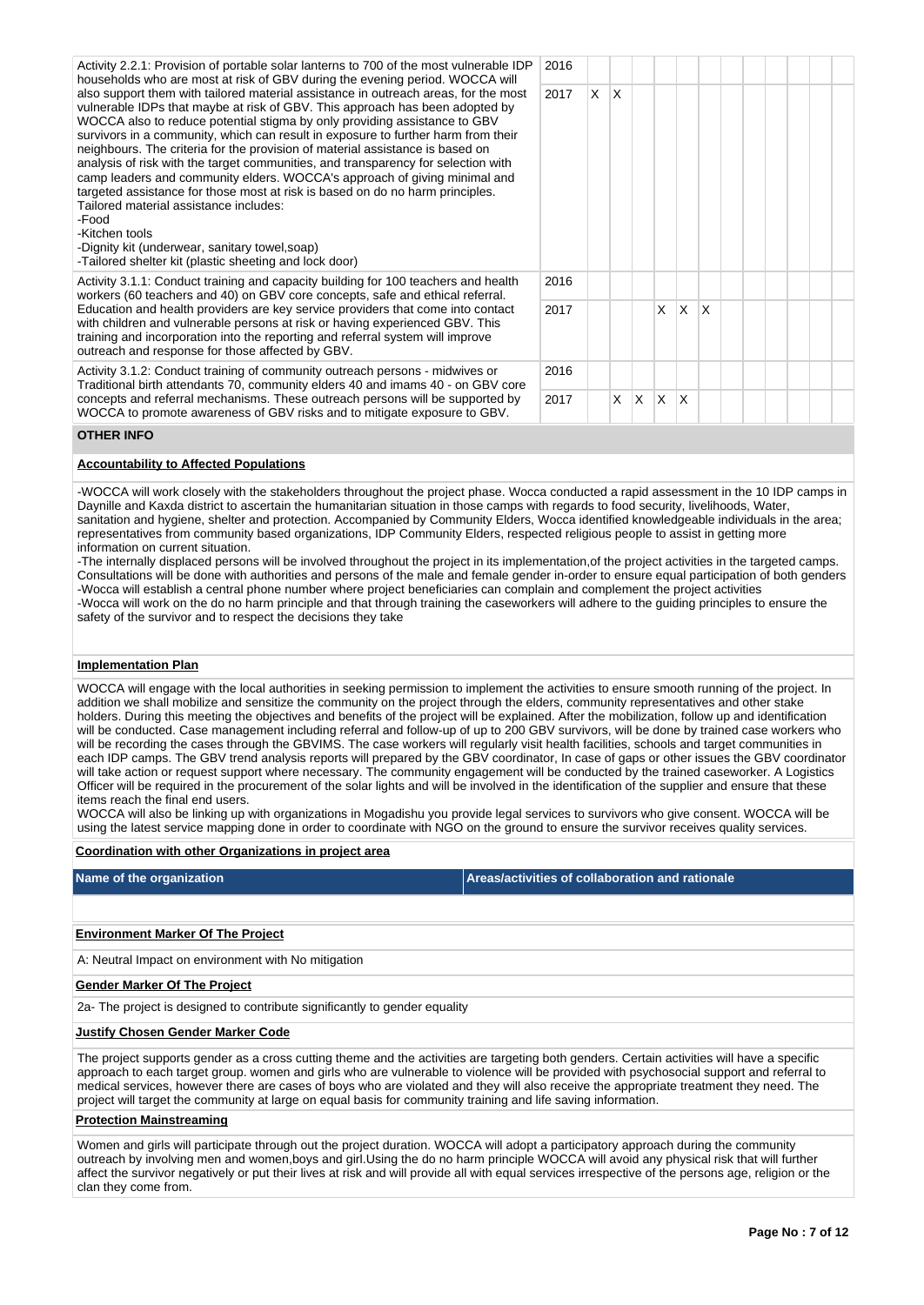## **Country Specific Information**

# **Safety and Security**

There are no specific security risks beyond the usual in Somalia, This has been verified during the assessment done in August where WOCCA engaged with both authorities(formal and informal) and other stakeholders and will be required to provide adequate security when is needed. the WOCCA staff are members of the local community and threats to their lives are very minimal. Wocca assumes that the security situation in the area remains stable or improves so that the project can be executed according to plan. Other risks are gatekeepers at the camp and if these will intervene with service provision, wocca will provide transport to beneficiaries in order to continue the services if need be or other ways depending on the situation. When engaging with survivors Wocca will keep a low profile in order to minimize exposure of the survivors.

### **Access**

WOCCA has its main office in Mogadishu and can access the proposed project locations.

## **BUDGET**

| <b>Code</b> | <b>Budget Line Description</b>                                                                                                                                                                                                                                                                                                                                                                                                                                                                                                                                                                  |                         | $D / S$ Quantity | Unit<br>cost   | <b>Duration</b><br>Recurran<br>ce | $\%$<br>charged<br>to CHF | <b>Total Cost</b> |  |
|-------------|-------------------------------------------------------------------------------------------------------------------------------------------------------------------------------------------------------------------------------------------------------------------------------------------------------------------------------------------------------------------------------------------------------------------------------------------------------------------------------------------------------------------------------------------------------------------------------------------------|-------------------------|------------------|----------------|-----------------------------------|---------------------------|-------------------|--|
|             | <b>Staff and Other Personnel Costs</b>                                                                                                                                                                                                                                                                                                                                                                                                                                                                                                                                                          |                         |                  |                |                                   |                           |                   |  |
| 1.1         | Gender Based Violence (GBV) Field coordinator                                                                                                                                                                                                                                                                                                                                                                                                                                                                                                                                                   | D                       |                  | 1 250.0<br>0   | 12                                | 90.00                     | 2,700.00          |  |
|             | The GBV Field Coordinator is responsible for the correct and efficient implementation of the activities case management and<br>prevention activities conducted by case workers, community based social workers and community mobilizer.                                                                                                                                                                                                                                                                                                                                                         |                         |                  |                |                                   |                           |                   |  |
| 1.2         | Gender Based Violence Case workers                                                                                                                                                                                                                                                                                                                                                                                                                                                                                                                                                              | 3 200.0<br>D<br>12<br>0 |                  |                |                                   |                           |                   |  |
|             | The caseworkers are responsible for assessing women and children's immediate needs related to their incidents of violence,<br>developing immediate care, treatment goals, implementing, monitoring women and children clients' care action plans.                                                                                                                                                                                                                                                                                                                                               |                         |                  |                |                                   |                           |                   |  |
|             | <b>Section Total</b>                                                                                                                                                                                                                                                                                                                                                                                                                                                                                                                                                                            |                         |                  |                |                                   |                           | 9,900.00          |  |
|             | <b>Supplies, Commodities, Materials</b>                                                                                                                                                                                                                                                                                                                                                                                                                                                                                                                                                         |                         |                  |                |                                   |                           |                   |  |
| 2.1         | Provide material assistance for survivors and vulnerable<br>persons at risk of GBV (dignity kits, tailored material support<br>including food and shelter) for up to 100 persons.                                                                                                                                                                                                                                                                                                                                                                                                               | D                       |                  | 100 100.0<br>0 | 1                                 | 100.00                    | 10,000.00         |  |
|             | The material assistance is the support that is going to be given to the GBV survivor, this support will include transport (to and<br>from the hospital), food for the survivor when they are taking they are on the CMR treatment, dignity kit (sanitary towels, soap and<br>underwear) tailored to the specific needs of the survivor.- Food suport to the survivor:40 USD<br>- Transport: 10 USD<br>- Dignity kit (sanitary towel, soap, underwear) : 20USD<br>- Mosquito Net:5 USD<br>- Blankets : 5USD<br>- Clothes: 20 USD<br>- Based on the needs kitchen tools will be provided by WOCCA |                         |                  |                |                                   |                           |                   |  |
| 2.2         | Refresher training for the case workers on proper case<br>management(also training them on the new updated case<br>management forms)                                                                                                                                                                                                                                                                                                                                                                                                                                                            | D                       | 1                | 400.0<br>0     | 1                                 | 100.00                    | 400.00            |  |
|             | 10 protection staff will be provided with refreshment at 15 USD (training will be held for 3 days 5 USD spent on refreshment) and<br>200 for stationary, printing and photocopying and 50 USD will be used for the banner                                                                                                                                                                                                                                                                                                                                                                       |                         |                  |                |                                   |                           |                   |  |
| 2.3         | training of community outreach monitors (midwives, community<br>elders and Imams)                                                                                                                                                                                                                                                                                                                                                                                                                                                                                                               | D                       |                  | 150 20.00      | 1                                 | 100.00                    | 3,000.00          |  |
|             | 10USD will be used as transport from the IDP camps to WOCCA office for the 150 participants and 10USD will be lunch and<br>breakfast. Total 20 usd per person                                                                                                                                                                                                                                                                                                                                                                                                                                   |                         |                  |                |                                   |                           |                   |  |
| 2.4         | Community mobilization on the service delivery and prevention   D                                                                                                                                                                                                                                                                                                                                                                                                                                                                                                                               |                         | 2370             | 5.00           | 1                                 | 100.00                    | 11,850.00         |  |
|             | USD 5 will be used for refreshment of the mobilization of 2370 participants.                                                                                                                                                                                                                                                                                                                                                                                                                                                                                                                    |                         |                  |                |                                   |                           |                   |  |
| 2.5         | provision of small portable solar laterns to the IDPs                                                                                                                                                                                                                                                                                                                                                                                                                                                                                                                                           | D                       |                  | 700 30.00      | 1                                 | 100.00                    | 21,000.00         |  |
|             | USD 30 will be the cost of small portable solar lanterns used by700 IDPs                                                                                                                                                                                                                                                                                                                                                                                                                                                                                                                        |                         |                  |                |                                   |                           |                   |  |
| 2.6         | training for teachers and community health workers on Gender<br>based violence, child protection and referral mechanisims                                                                                                                                                                                                                                                                                                                                                                                                                                                                       | D                       |                  | 100 20.00      | 2                                 | 100.00                    | 4,000.00          |  |
|             | the 100 participants will be given USD 10 as a transport from the IDP camps to WOCCA office and 10 will be used for<br>refreshment during the training from 8:00am to 12:pm                                                                                                                                                                                                                                                                                                                                                                                                                     |                         |                  |                |                                   |                           |                   |  |
| 2.7         | support unit to conduct community outreach                                                                                                                                                                                                                                                                                                                                                                                                                                                                                                                                                      | D                       |                  | 6 140.0<br>0   | 12                                | 100.00                    | 10,080.00         |  |
|             | support unit of 6 people will be selected from the community and trained by WOCCA and they will be supporting the caseworkers<br>to make the follow-up of cases and to implement the referral system for health and psycho-social support. The 6 support workers<br>will be working 16 days (1 person will get 8.75 and work for 16 days in a month )and will be using it as transport and<br>communication.                                                                                                                                                                                    |                         |                  |                |                                   |                           |                   |  |
|             | <b>Section Total</b>                                                                                                                                                                                                                                                                                                                                                                                                                                                                                                                                                                            |                         |                  |                |                                   |                           | 60,330.00         |  |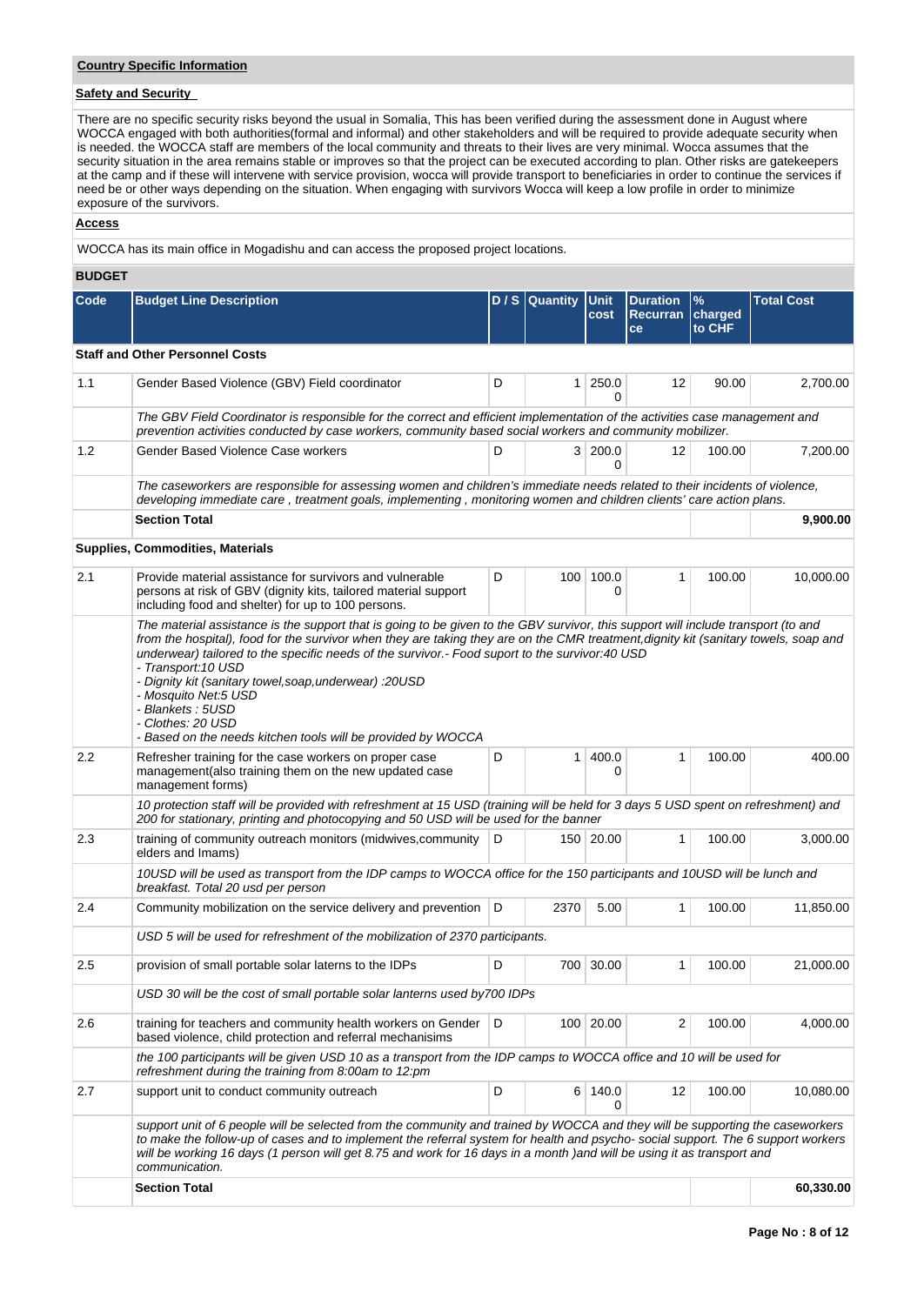| <b>Travel</b>     |                                                                                                                                                                                                                                                                                                                                                                                                             |   |                |               |    |        |           |  |  |  |  |  |
|-------------------|-------------------------------------------------------------------------------------------------------------------------------------------------------------------------------------------------------------------------------------------------------------------------------------------------------------------------------------------------------------------------------------------------------------|---|----------------|---------------|----|--------|-----------|--|--|--|--|--|
| 5.1               | Flight and Visas                                                                                                                                                                                                                                                                                                                                                                                            | D | $\overline{2}$ | 810.0<br>0    | 1  | 100.00 | 1,620.00  |  |  |  |  |  |
|                   | the project officer will be traveling twice from Nairobi to Mogadishu and back to provide support through training on GBV, case<br>management, using the new updated case management forms and any other additional training or support required by the team<br>on the ground. Flights are estimated 750 (return) while visa is costing 60 dollars. Accommodation will be paid for by Wocca's core<br>fund. |   |                |               |    |        |           |  |  |  |  |  |
| 5.2               | Rental cars                                                                                                                                                                                                                                                                                                                                                                                                 | D | 1              | 1,800<br>.00. | 12 | 100.00 | 21,600.00 |  |  |  |  |  |
|                   | the rental car will be used by the field team to conduct their activities and visit locations where they are doing the outreach<br>activities and also using it to take the survivors to the hospital in emergency cases. This includes fuel and maintenance.                                                                                                                                               |   |                |               |    |        |           |  |  |  |  |  |
|                   | <b>Section Total</b><br>23,220.00                                                                                                                                                                                                                                                                                                                                                                           |   |                |               |    |        |           |  |  |  |  |  |
| <b>SubTotal</b>   |                                                                                                                                                                                                                                                                                                                                                                                                             |   | 3,434.00       |               |    |        | 93,450.00 |  |  |  |  |  |
| <b>Direct</b>     |                                                                                                                                                                                                                                                                                                                                                                                                             |   |                |               |    |        | 93,450.00 |  |  |  |  |  |
| Support           |                                                                                                                                                                                                                                                                                                                                                                                                             |   |                |               |    |        |           |  |  |  |  |  |
| <b>PSC Cost</b>   |                                                                                                                                                                                                                                                                                                                                                                                                             |   |                |               |    |        |           |  |  |  |  |  |
|                   | <b>PSC Cost Percent</b>                                                                                                                                                                                                                                                                                                                                                                                     |   |                |               |    |        | 7.00      |  |  |  |  |  |
| <b>PSC Amount</b> |                                                                                                                                                                                                                                                                                                                                                                                                             |   |                |               |    |        | 6,541.50  |  |  |  |  |  |
| <b>Total Cost</b> |                                                                                                                                                                                                                                                                                                                                                                                                             |   |                |               |    |        | 99,991.50 |  |  |  |  |  |

**Project Locations**

| <b>Location</b>                      | <b>Estimated</b><br>percentage<br>of budget<br>for each<br><b>location</b> | <b>Estimated number of beneficiaries</b><br>for each location |       |                       |  |              | <b>Activity Name</b>                                                                                                                                                                                                                                                                                                                                                                                                                                                                                                                                                                                                                                                                                                                                                                                                                                                                                                                                                                                                                                                                                                                                                                                                                                                                                                                                                                                                                                                                                                                                                                                                                                                                                                                                                                                                            |
|--------------------------------------|----------------------------------------------------------------------------|---------------------------------------------------------------|-------|-----------------------|--|--------------|---------------------------------------------------------------------------------------------------------------------------------------------------------------------------------------------------------------------------------------------------------------------------------------------------------------------------------------------------------------------------------------------------------------------------------------------------------------------------------------------------------------------------------------------------------------------------------------------------------------------------------------------------------------------------------------------------------------------------------------------------------------------------------------------------------------------------------------------------------------------------------------------------------------------------------------------------------------------------------------------------------------------------------------------------------------------------------------------------------------------------------------------------------------------------------------------------------------------------------------------------------------------------------------------------------------------------------------------------------------------------------------------------------------------------------------------------------------------------------------------------------------------------------------------------------------------------------------------------------------------------------------------------------------------------------------------------------------------------------------------------------------------------------------------------------------------------------|
|                                      |                                                                            | <b>Men</b>                                                    | Women | <b>Boys   Girls  </b> |  | <b>Total</b> |                                                                                                                                                                                                                                                                                                                                                                                                                                                                                                                                                                                                                                                                                                                                                                                                                                                                                                                                                                                                                                                                                                                                                                                                                                                                                                                                                                                                                                                                                                                                                                                                                                                                                                                                                                                                                                 |
| Banadir -> Mogadishu -><br>Mogadishu | 45                                                                         | 400                                                           | 1,114 | 20                    |  |              | 50 1,584 Activity 1.1.1 : Case management including<br>referral and follow-up of 100% of identified<br>survivors (targeted minimum of 200) by GBV<br>case workers and recording of cases through the<br>GBVIMS. Follow up and identification to be<br>conducted.<br>Follow up with the consent of the survivor will be<br>conducted to ensure survivors is progressing well<br>and has received quality services from other<br>service providers as well as to refer them back to<br>medical health centers if need be for further<br>treatment. during the follow-up caseworkers may<br>also identify new cases of Gender-based<br>violence while they are interacting with the<br>community<br>Activity 1.1.2 : Provide material assistance for<br>GBV survivors and vulnerable persons at risk of<br>GBV (dignity kits, tailored material support<br>including food, blanket, mosquito net, dignity kit,<br>and shelter that is plastic sheeting and lock door<br>this will be based on the type of case) for up to<br>100 persons. The method of provision is based<br>on individual assessments and is intended to<br>provide some support to the survivors to recover<br>from the incident.<br>Tailored material assistance will include;<br>-Food<br>-Mosquito net<br>-Blankets<br>-Dignity kit (underwear, sanitary towel,soap)<br>-Tailored shelter kit (plastic sheeting and lock<br>door)<br>Activity 1.1.3 : Refresher training for the case<br>workers on proper case management (also<br>training them on the new updated case<br>management forms). Also incorporating referral<br>training to ensure safe and ethical referral of<br>survivors this will help us ensure that we have a<br>survivor centered approach<br>Activity 2.1.1 : Community engagement and<br>awareness with 2370 male and female youth, |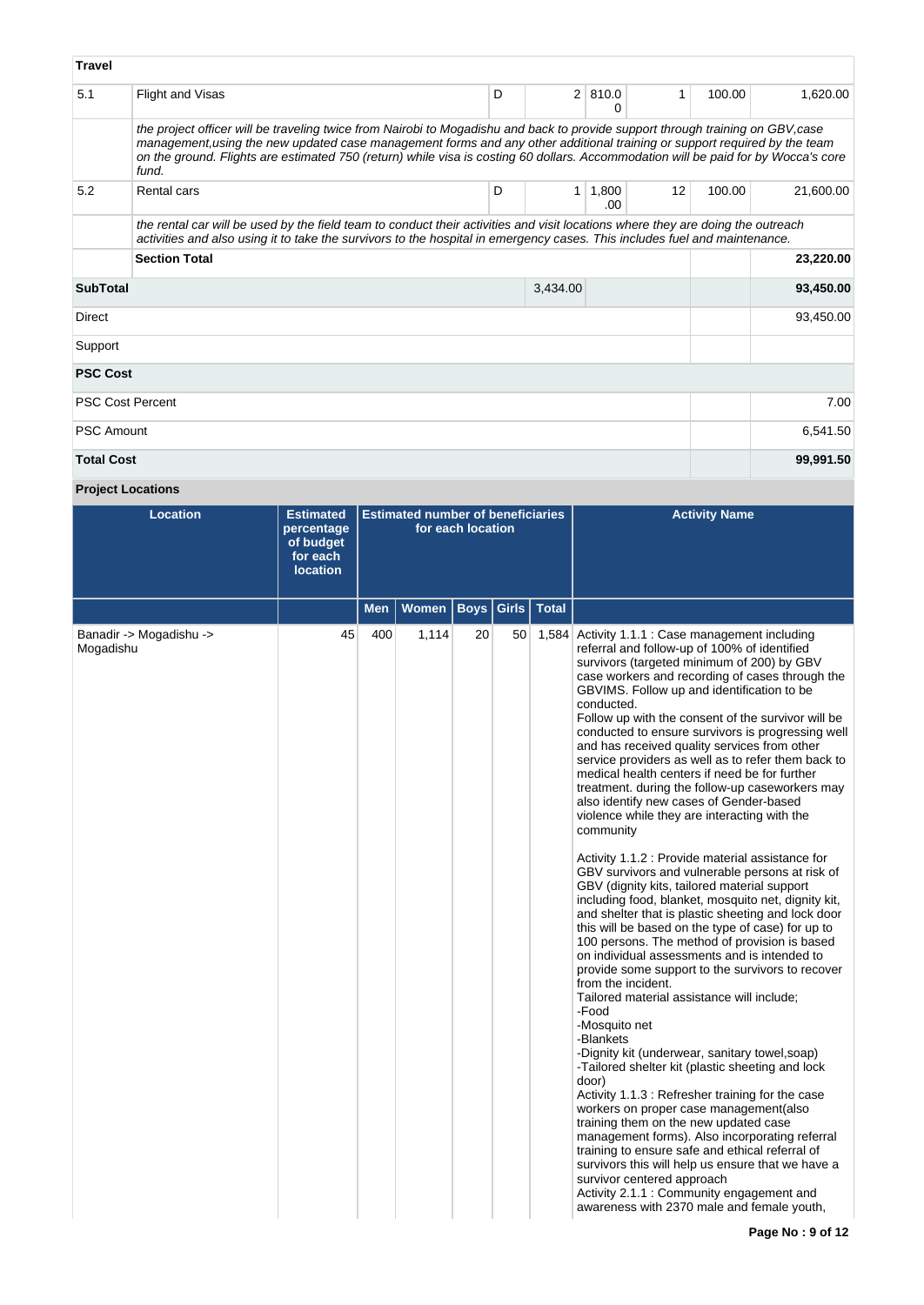|                                                      |    |     |       |    |    | adults and elders; to create awareness and<br>dialogue on the risks, consequences and<br>services available for survivors. This includes<br>running small focus group discussion for<br>adolescent boys and girls to discuss/educate on<br>GBV. Further men and boys will also be targeted<br>through sessions and with specific<br>messages.GBV topics that will be discussed<br>include sexual violence, FGM, domestic violence<br>and early/forced marriage<br>WOCCA will also invite Imams to attend the<br>campaign to talk about Islam views on violence<br>against women and women's right in Islam and<br>to re-enforce the message that Islam is against<br>violence again women and that it promotes right<br>of women and girls.<br>Activity 2.2.1 : Provision of portable solar<br>lanterns to 700 of the most vulnerable IDP<br>households who are most at risk of GBV during<br>the evening period. WOCCA will also support<br>them with tailored material assistance in<br>outreach areas, for the most vulnerable IDPs that<br>maybe at risk of GBV. This approach has been<br>adopted by WOCCA also to reduce potential<br>stigma by only providing assistance to GBV<br>survivors in a community, which can result in<br>exposure to further harm from their neighbours.<br>The criteria for the provision of material<br>assistance is based on analysis of risk with the<br>target communities, and transparency for<br>selection with camp leaders and community<br>elders. WOCCA's approach of giving minimal<br>and targeted assistance for those most at risk is<br>based on do no harm principles.<br>Tailored material assistance includes:<br>-Food<br>-Kitchen tools<br>-Dignity kit (underwear, sanitary towel, soap)<br>-Tailored shelter kit (plastic sheeting and lock<br>door)<br>Activity 3.1.1 : Conduct training and capacity<br>building for 100 teachers and health workers (60<br>teachers and 40) on GBV core concepts, safe<br>and ethical referral. Education and health<br>providers are key service providers that come<br>into contact with children and vulnerable persons<br>at risk or having experienced GBV. This training<br>and incorporation into the reporting and referral<br>system will improve outreach and response for<br>those affected by GBV.<br>Activity 3.1.2 : Conduct training of community<br>outreach persons - midwives or Traditional birth<br>attendants 70, community elders 40 and imams<br>40 - on GBV core concepts and referral<br>mechanisms. These outreach persons will be<br>supported by WOCCA to promote awareness of<br>GBV risks and to mitigate exposure to GBV. |
|------------------------------------------------------|----|-----|-------|----|----|--------------------------------------------------------------------------------------------------------------------------------------------------------------------------------------------------------------------------------------------------------------------------------------------------------------------------------------------------------------------------------------------------------------------------------------------------------------------------------------------------------------------------------------------------------------------------------------------------------------------------------------------------------------------------------------------------------------------------------------------------------------------------------------------------------------------------------------------------------------------------------------------------------------------------------------------------------------------------------------------------------------------------------------------------------------------------------------------------------------------------------------------------------------------------------------------------------------------------------------------------------------------------------------------------------------------------------------------------------------------------------------------------------------------------------------------------------------------------------------------------------------------------------------------------------------------------------------------------------------------------------------------------------------------------------------------------------------------------------------------------------------------------------------------------------------------------------------------------------------------------------------------------------------------------------------------------------------------------------------------------------------------------------------------------------------------------------------------------------------------------------------------------------------------------------------------------------------------------------------------------------------------------------------------------------------------------------------------------------------------------------------------------------------------------------------------------------------------------------------------------------------------------------------------------------------------------------------------------------------------------------------------------------|
| Banadir -> Mogadishu-Daynile -><br>Mogadishu/Daynile | 55 | 700 | 1,146 | 20 | 70 | 1,936 Activity 1.1.1 : Case management including<br>referral and follow-up of 100% of identified<br>survivors (targeted minimum of 200) by GBV<br>case workers and recording of cases through the<br>GBVIMS. Follow up and identification to be<br>conducted.<br>Follow up with the consent of the survivor will be<br>conducted to ensure survivors is progressing well<br>and has received quality services from other<br>service providers as well as to refer them back to<br>medical health centers if need be for further<br>treatment. during the follow-up caseworkers may<br>also identify new cases of Gender-based<br>violence while they are interacting with the<br>community<br>Activity 1.1.2 : Provide material assistance for<br>GBV survivors and vulnerable persons at risk of<br>GBV (dignity kits, tailored material support<br>including food, blanket, mosquito net, dignity kit,<br>and shelter that is plastic sheeting and lock door<br>this will be based on the type of case) for up to<br>100 persons. The method of provision is based<br>on individual assessments and is intended to<br>provide some support to the survivors to recover                                                                                                                                                                                                                                                                                                                                                                                                                                                                                                                                                                                                                                                                                                                                                                                                                                                                                                                                                                                                                                                                                                                                                                                                                                                                                                                                                                                                                                                                               |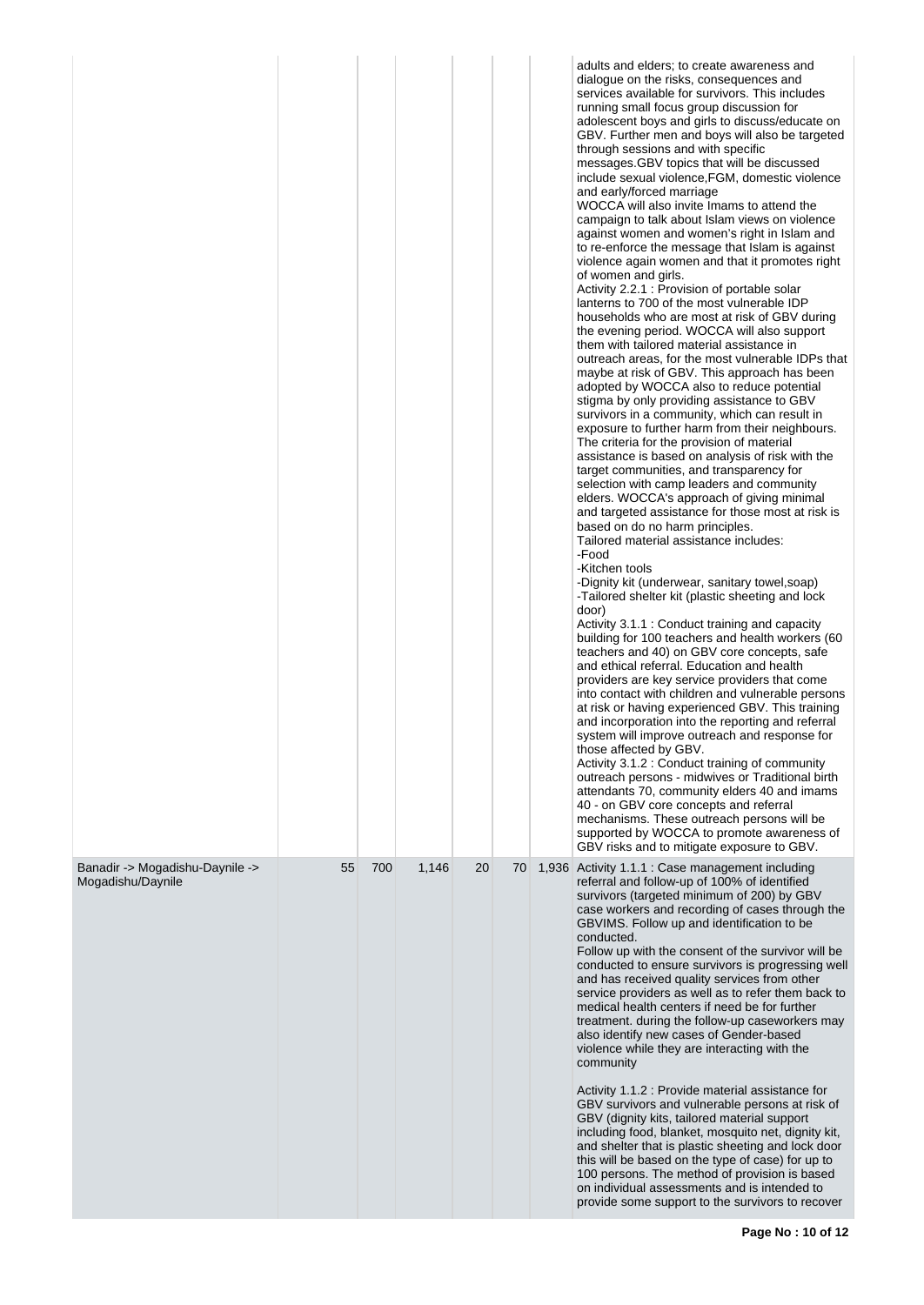from the incident.

Tailored material assistance will include; -Food

-Mosquito net

-Blankets

-Dignity kit (underwear, sanitary towel,soap) -Tailored shelter kit (plastic sheeting and lock door)

Activity 1.1.3 : Refresher training for the case workers on proper case management(also training them on the new updated case management forms). Also incorporating referral training to ensure safe and ethical referral of survivors this will help us ensure that we have a survivor centered approach

Activity 2.1.1 : Community engagement and awareness with 2370 male and female youth, adults and elders; to create awareness and dialogue on the risks, consequences and services available for survivors. This includes running small focus group discussion for adolescent boys and girls to discuss/educate on GBV. Further men and boys will also be targeted through sessions and with specific messages.GBV topics that will be discussed

include sexual violence,FGM, domestic violence and early/forced marriage

WOCCA will also invite Imams to attend the campaign to talk about Islam views on violence against women and women's right in Islam and to re-enforce the message that Islam is against violence again women and that it promotes right of women and girls.

Activity 2.2.1 : Provision of portable solar lanterns to 700 of the most vulnerable IDP households who are most at risk of GBV during the evening period. WOCCA will also support them with tailored material assistance in outreach areas, for the most vulnerable IDPs that maybe at risk of GBV. This approach has been adopted by WOCCA also to reduce potential stigma by only providing assistance to GBV survivors in a community, which can result in exposure to further harm from their neighbours. The criteria for the provision of material assistance is based on analysis of risk with the target communities, and transparency for selection with camp leaders and community elders. WOCCA's approach of giving minimal and targeted assistance for those most at risk is based on do no harm principles.

Tailored material assistance includes:

-Food

-Kitchen tools

-Dignity kit (underwear, sanitary towel,soap) -Tailored shelter kit (plastic sheeting and lock door)

Activity 3.1.1 : Conduct training and capacity building for 100 teachers and health workers (60 teachers and 40) on GBV core concepts, safe and ethical referral. Education and health providers are key service providers that come into contact with children and vulnerable persons at risk or having experienced GBV. This training and incorporation into the reporting and referral system will improve outreach and response for those affected by GBV.

Activity 3.1.2 : Conduct training of community outreach persons - midwives or Traditional birth attendants 70, community elders 40 and imams 40 - on GBV core concepts and referral mechanisms. These outreach persons will be supported by WOCCA to promote awareness of GBV risks and to mitigate exposure to GBV.

**Documents**

| <b>Category Name</b>                | Document Description                                                               |
|-------------------------------------|------------------------------------------------------------------------------------|
| Project Supporting Documents        | BOQ (1).xls                                                                        |
| <b>Project Supporting Documents</b> | Consolidated BOQ-Budget line-2.1-2.2-2.3-2.4-2.5-2.6-2.7&5.1-06th-<br>Nov 2016.xls |